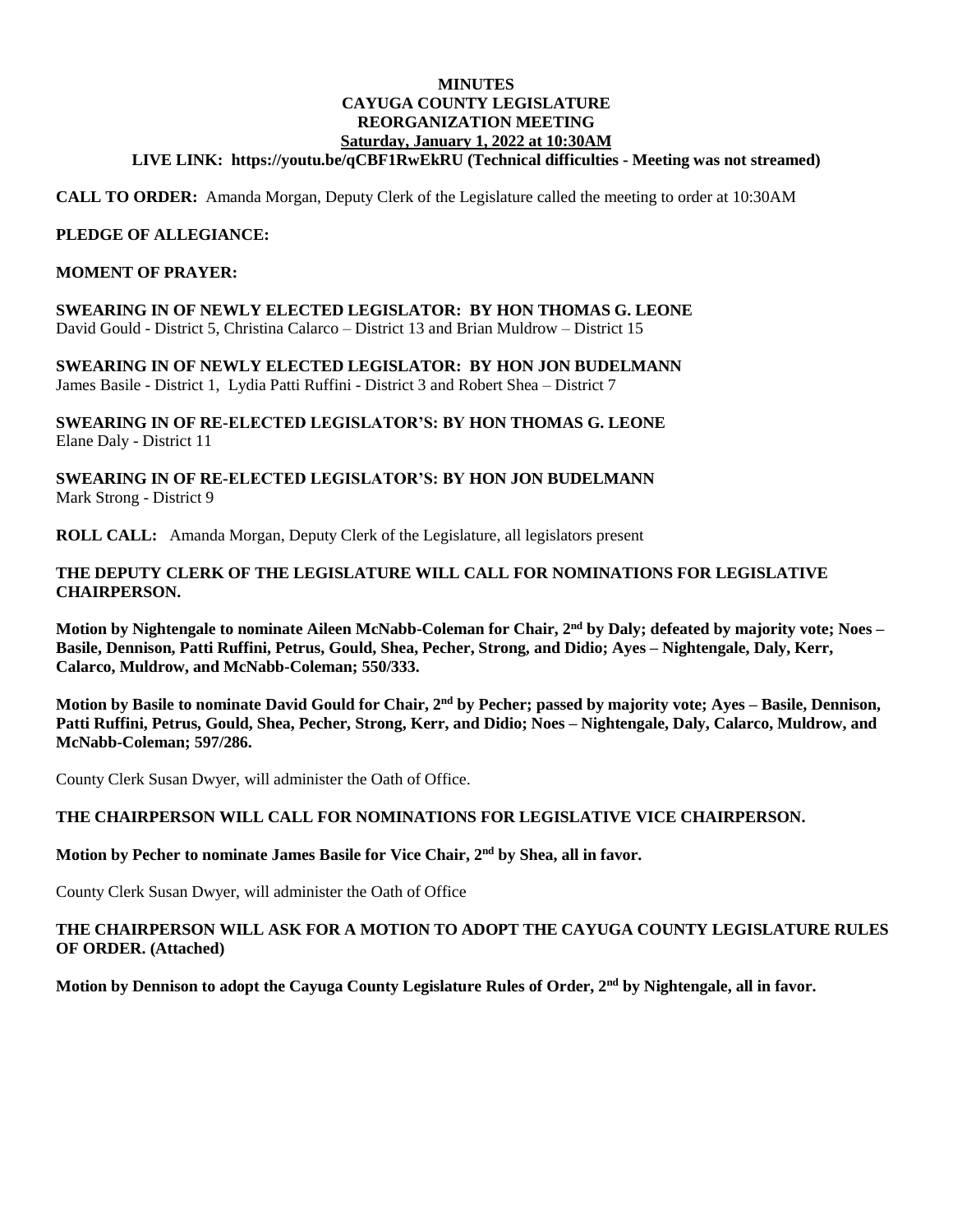



#### AMENDING THE RULES OF ORDER FOR THE CAYUGA COUNTY LEGISLATURE

BY: Hon. Ryan Foley, Chair, Government Operations Committee Hon. Christopher Petrus, Chair, Ways & Means Committee

WHEREAS, the Cayuga County Legislature's Rules of Order ("Rules") provide <sup>a</sup> framework under which the Legislature operates; and

WHEREAS. from time to time, circumstances or situations arise which necessitate amending the Rules to resolve unanticipated events or to improve efficiency in the operations of the Legislature; now, and

WHEREAS, the Government Operations Committee proposes making certain changes to the Rules as annexed hereto; now, therefore, be it

RESOLVED, that the Cayuga County Legislature hereby adopts the Rules of Order as the same are attached hereto.

<sup>I</sup> HEREBY CERTIFY, THAT <sup>I</sup> HAVE COMPARED THE FOREGOING COPY OF <sup>A</sup> RESOLUTION DULY PASSED AND ADOPTED BY THE LEGISLATURE OF CAYUGA COUNTY AT A MEETING HELD ON THE 25th DAY OF FEBRUARY 2020 WITH THE ORIGINAL RESOLUTION, AND THAT THE SAME IS A TRUE AND CORRECT COPY AND TRANSCRIPT THEREOF, AND THE WHOLE THEREOF.

2-26-20 9:01AM CLERK, CAYUGA COUNTY LEGISLATURE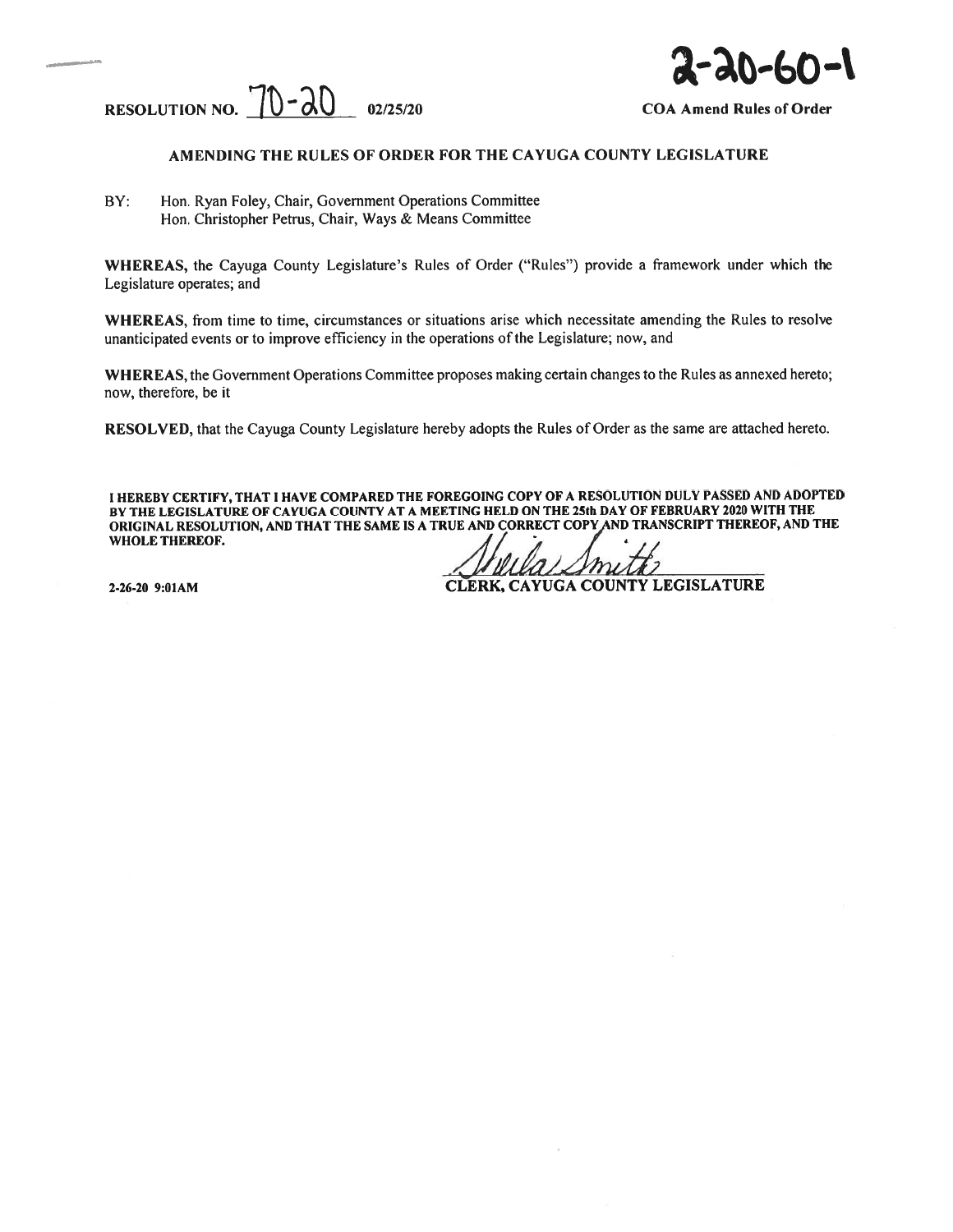## **RULES OF ORDER – CAYUGA COUNTY LEGISLATURE**

| <b>Major Sections:</b> |  |
|------------------------|--|
|                        |  |
|                        |  |
|                        |  |
|                        |  |
|                        |  |
|                        |  |

## **I – DEFINITIONS AND TERMS**

Chair<sup>1</sup>: Unless otherwise stated, the term "Chair" shall, in the event of the Chair's inability to act, death, resignation, or absence, be substituted with "Vice-Chair" in each instance until such time as the Chair's disability is removed, a successor is elected, or the Chair returns, as the case may be.

**Conflict of Interest**: A real or perceived incompatibility between one's private interests and one's public or fiduciary duty.<sup>2</sup>

**Vice-Chair**: Unless otherwise stated, the term "Vice-Chair" shall, in the event of the Vice-Chair's inability to act, death, resignation, or absence, be substituted with "Chair of the Judicial & Public Safety Committee" in each instance until such time as the Vice-Chair's disability is removed, a successor is elected, or the Vice-Chair returns, as the case may be.

**Emergency**: Unless otherwise stated, the term "Emergency" shall be defined as a situation, which may result in harm to person or property, or cause the County significant operational difficulty, or significant potential expense if corrective action is postponed until a meeting of the Legislature may be assembled.

**Majority**: Unless otherwise stated, the term "majority" shall mean a majority of the weighted votes of the Legislature when used in Section II, Meetings of the Legislature.

Unless otherwise stated, the term "majority" shall mean a majority of the assigned members present when used in Section III, Committees.

**Majority Caucus**: Majority Caucus shall mean a subset of the Legislature predominantly comprised of the same political party who, when taken as a whole, constitute the largest number of weighted votes of the Legislative body. The weighted vote of any member of the Legislature not sharing the predominant political affiliation of the Majority Caucus shall be included in determining the size of the Majority Caucus upon agreement of those members sharing political affiliation and the member requesting inclusion in the Majority Caucus.

**Majority Leader**: The Majority Leader shall be a member of the Majority Caucus selected by the members thereof to fulfill the duties of such position as may be prescribed by law, resolution, or these Rules of Order. The selection of Majority Leader shall not be subject to a vote of the Legislature and shall be made at the Organizational Meeting. The Majority Leader shall serve in such capacity until a successor is selected.

 $\overline{a}$ 

<sup>&</sup>lt;sup>1</sup> Local Law 2 of 1994 established the position of Chair of the County Legislature and indicated that the position should be referred to as "Chair"

<sup>&</sup>lt;sup>2</sup> General Municipal Law §800 et seq.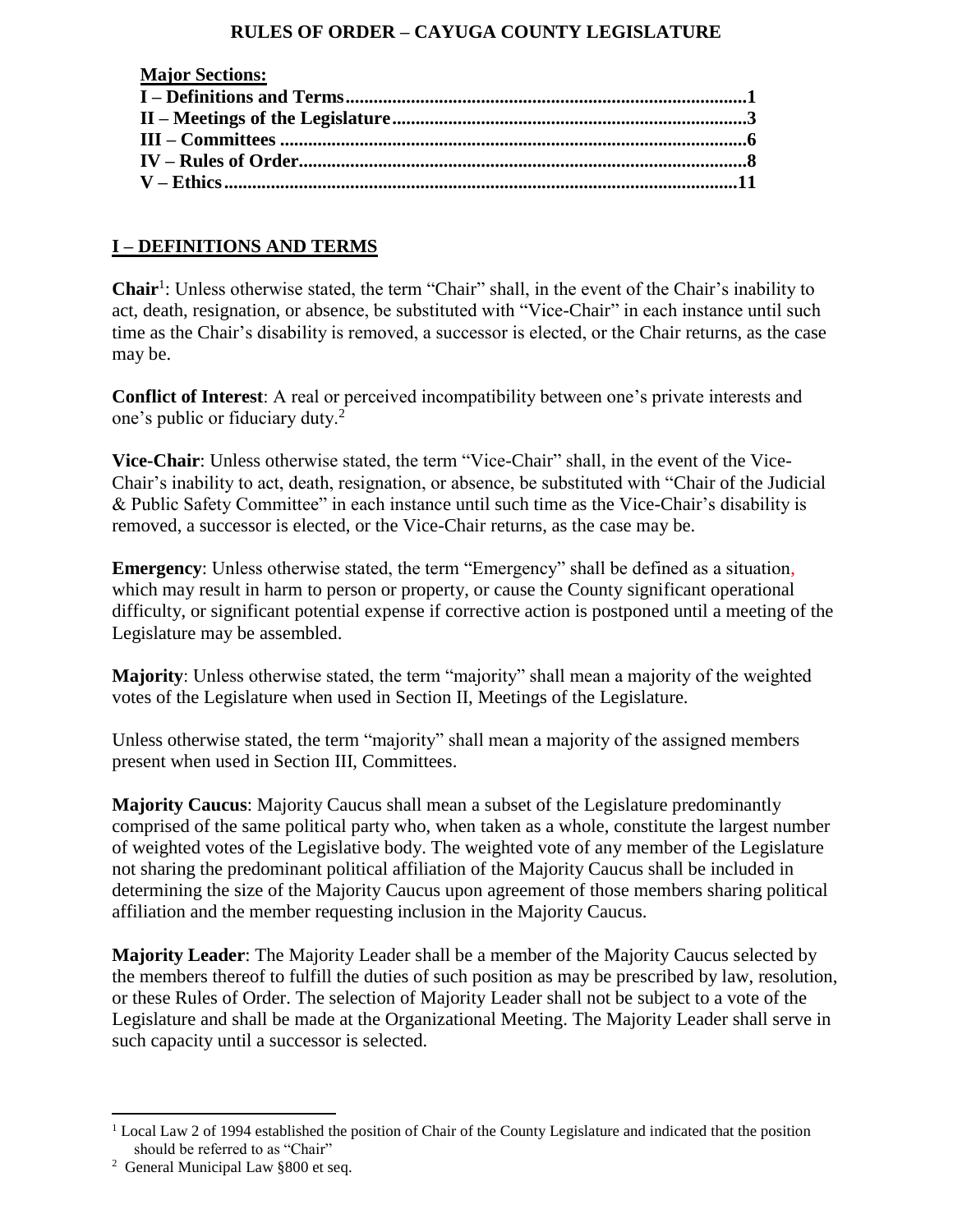**Minority Caucus**: Minority Caucus shall mean a subset of members of the Legislature, predominantly comprised of the same political party who, when taken as a whole, constitute the second largest weighted number of weighted votes of Legislative body. The weighted vote any member of the Legislature not sharing the predominant political affiliation of the Minority Caucus shall be included in determining the size of the Minority Caucus upon agreement of those members sharing political affiliation and the member for inclusion in the Minority Caucus.

**Minority Leader**: The Minority Leader shall be a member of the Minority Caucus selected by the members thereof to fulfill the duties of such position as may be proscribed by law, resolution, or these Rules of Order. There may only be one (1) Minority Leader of the Legislature. The selection of Minority Leader shall not be subject to a vote of the Legislature and shall be made at the Organizational Meeting. The Minority Leader shall serve in such capacity until a successor is selected.

**Notice**: Unless otherwise stated, the term "Notice" shall be defined to mean written notice personally delivered or sent by e-mail and by U.S. Postal Service to each member at each member's last known Post Office address.

**Quorum**: Unless otherwise stated, the term "quorum" shall mean the number of Legislators carrying such weighted vote as to constitute more than one-half of the total weighted votes when in Section II, Meetings of the Legislature.

Unless otherwise stated, the term "quorum" shall mean one more than half of the total members assigned to a committee when used in Section III, Committees.

**Recess**: A break from the meeting's agenda with the intention of re-convening and returning to the agenda at a time later in the same day.

**Weighted Vote, Simple Majority:** Each member of the Legislature shall carry the following number of votes when a simple majority is required, based on the Legislator's district:

District 1: 53 District 2: 75 District 3: 65 District 4: 51 District 5: 62 District 6: 86 District 7: 68 District 8: 61 District 9: 67 District 10: 49 District 11: 52 District 12: 47 District 13: 48 District 14: 48 District 15: 51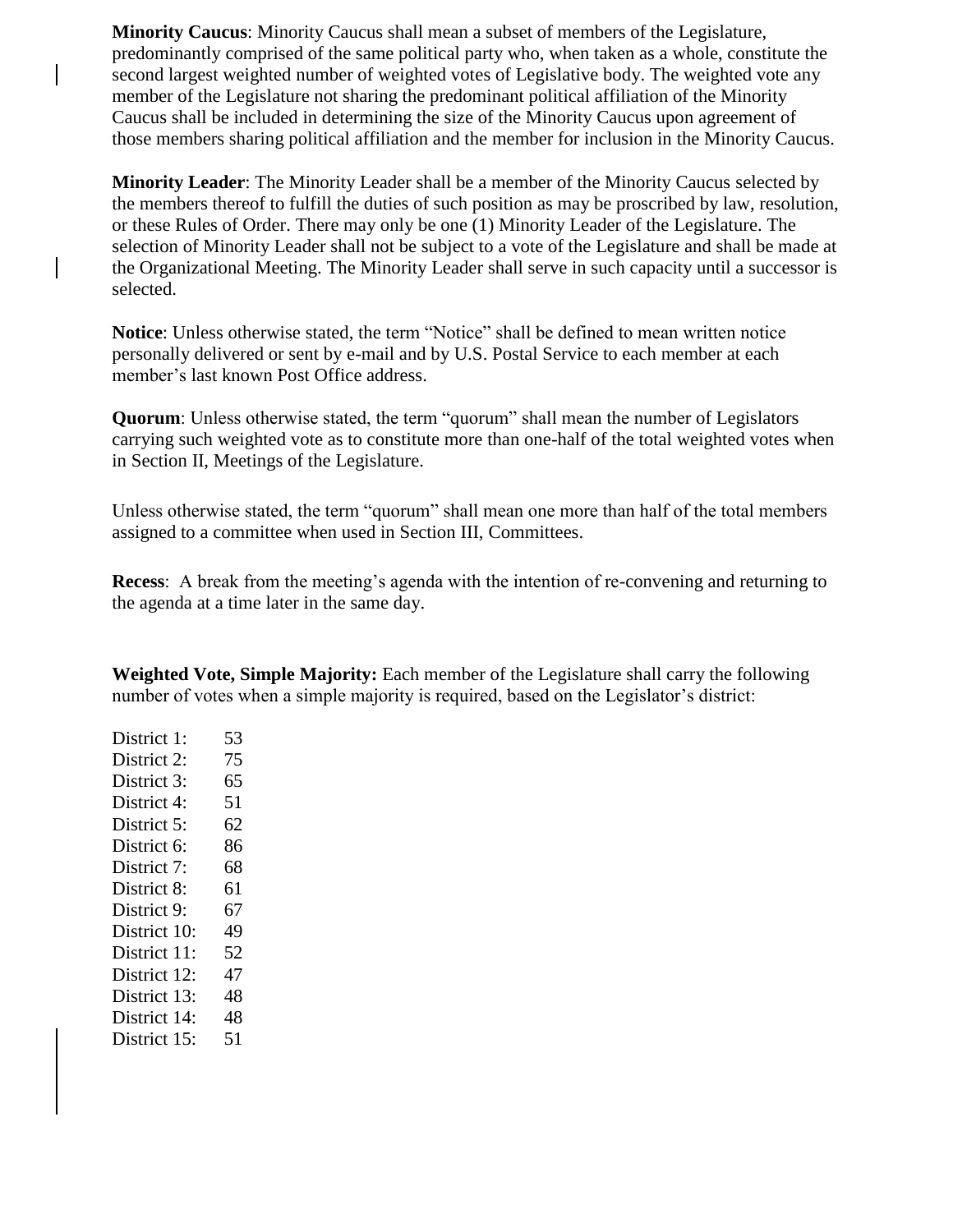**Weighted Vote, 2/3 Majority**: Each member of the Legislature shall carry the following number of votes when a 2/3 majority is required, based on the Legislator's district:

District 1: 15 District 2: 21 District 3: 18 District 4: 15 District 5: 17 District 6: 22 District 7: 19 District 8: 17 District 9: 19 District 10: 14 District 11: 15 District 12: 14 District 13: 14 District 14: 14 District 15: 15

### **II - MEETINGS OF THE LEGISLATURE**

The following shall apply to the County Legislature and shall supersede any previous rules to the contrary.

**RULE NO. 1: REGULAR MEETING** - There shall be only one (1) regular meeting per month of the County Legislature. The regular meeting shall be held on the fourth Tuesday of the month, except in such instances where the Chair shall otherwise order. The time of the regularly scheduled meeting shall be 6:00 PM, excepting the May meeting (Senior Citizen Day) which shall begin at 1:00 PM unless otherwise ordered by the Chair, and the October meeting (Student Government Day) which shall begin at 10:00 AM, unless otherwise ordered by the Chair. In the event a majority of Legislators vote to hold such meeting at a time different from that ordered by the Chair, the decision of the Legislature shall be final.

**RULE NO. 2: SPECIAL MEETINGS** - Special meetings shall be held at the call of the Clerk of the Legislature upon the direction of the Chair, or upon request signed by a majority of the members of the Legislature. The Clerk of the Legislature shall serve Notice of the time, place, and purpose of the special meeting at least forty-eight (48) hours before the date fixed for holding the special meeting.

**RULE NO. 3: EMERGENCY MEETINGS** - In case of an emergency, or if the facts make less notice necessary to avoid serious consequence, the Legislature, by unanimous vote of all members, may waive notice entirely. Notice of less than forty-eight (48) hours may be ordered by a majority of the Legislature. The Chair may order the most reasonable method of notice possible, such as overnight service. Upon ordering such method of notice, prompt personal contact by the Clerk of the Legislature shall also be attempted by phone or in-person.

**RULE NO. 4: HOLIDAYS** - Whenever the day fixed for a meeting shall fall on a legal holiday, or a day celebrated as a legal holiday, the Legislature shall meet on a date set by the Chair of the Legislature. In the event a majority of Legislators vote to hold such meeting at a time different from that ordered by the Chair, the decision of the Legislature shall be final.

**RULE NO. 5: ORGANIZATIONAL MEETING** – 1. The organizational meeting of the County Legislature shall be held on or before January 8<sup>th</sup> of each year. The County Legislature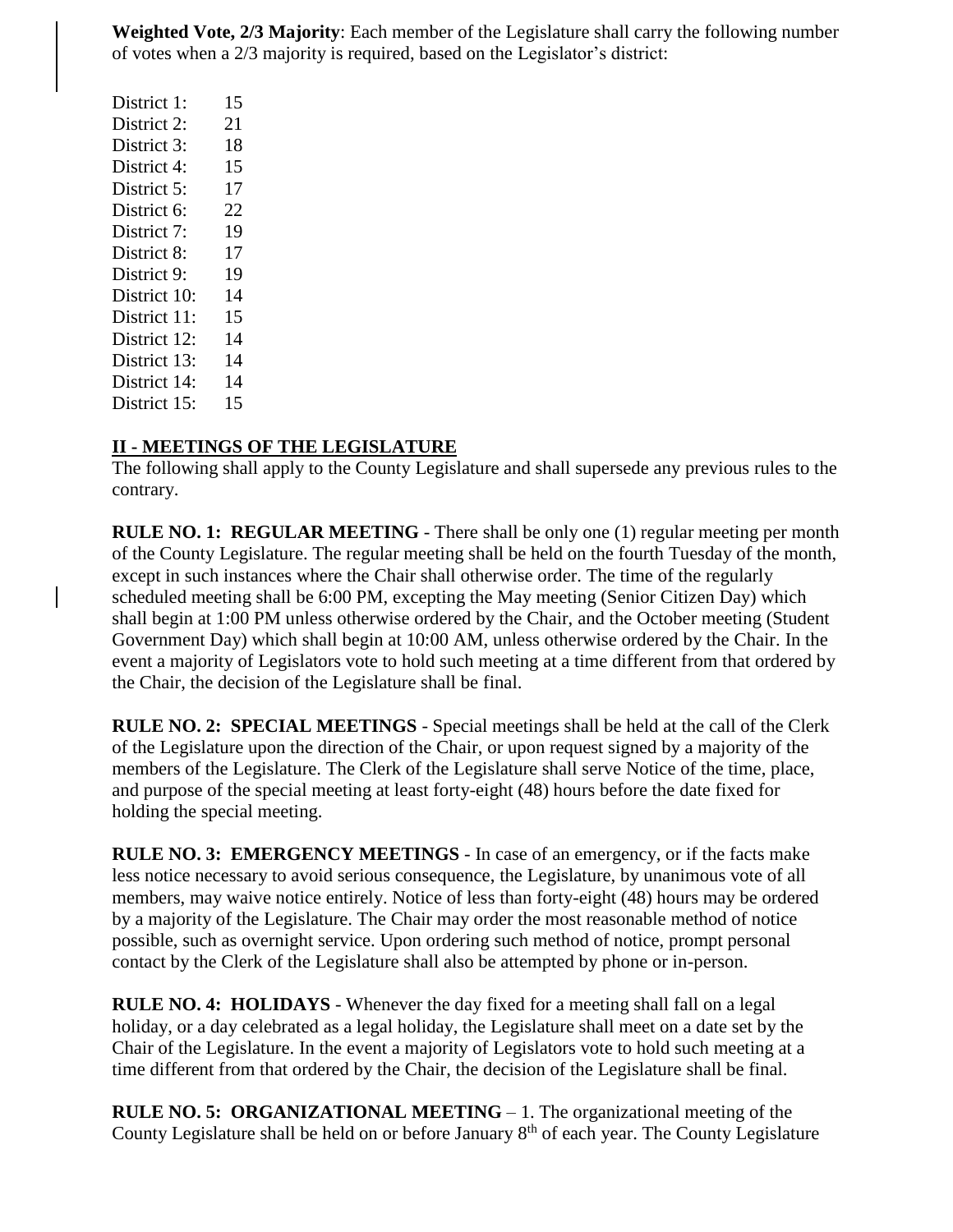shall, by resolution, duly adopted in the month of December, set forth the date, time, and place of the organizational meeting.<sup>3</sup>

 2. The Clerk of the Legislature shall serve upon each member a written notice stating the date, time, and place of such meeting to organize the Legislature and that a Chair will then be selected. Notice shall be sent at least forty-eight (48) hours before the date of the meeting. <sup>4</sup>

3. The Clerk shall call the members to order and the members, by a majority vote, shall select the Chair and Vice-Chair immediately following the roll call. Subsequent to the selection of the Chair and Vice-Chair, the Rules of Procedure shall be adopted by a majority of the Legislature as the next item of business.

4. In the event that a Chair is not selected on or before February first, the County Clerk shall appoint a member of the board as Chair until the end of the calendar year in which he/she is appointed.<sup>5</sup>

**RULE NO. 6: ORDER OF BUSINESS** – The order of business shall be:

- 1. Roll Call
- 2. Approval of Minutes
- 3. Communications and Petitions
- 4. Reports of Standing Committees
- 5. Reports of Special Committees
- 6. Presentation of Claims
- 7. Motions, Resolutions and Notices
- 8. Unfinished Business
- 9. Special Orders

**RULE NO. 7: AGENDA** – An agenda of the order of business shall be available electronically not less than five (5) days prior to the regular meeting.

**RULE NO. 8: MINUTES** – Minutes shall be taken and recorded for each meeting. Minutes shall cover all items listed on the agenda or considered by the committee. Original print minutes will be kept in the Clerk of the Legislature Office. Draft Electronic copies of the minutes will be available to the Legislature prior to the meeting. Legislators may report errors or omissions to the Clerk of the Legislature Office giving the Clerk the opportunity to do corrections before the minutes are considered at a meeting. Minutes will be approved at the next regularly scheduled committee meeting; once final approval is received they will be posted electronically for public access.

**RULE NO. 9: CLAIMS** – 1. All claims are to be itemized by name of claimant and total amount claimed<sup>6</sup>. Such shall be prepared and available for approval by the County Administrator or designee before 5:00 PM of the Second Tuesday of each month. All claims shall be presented to the Legislature by the County Administrator or designee for audit prior to the commencement of the regularly scheduled monthly meeting of the Ways and Means Committee.

2. The County Administrator or designee shall present such claims itemized by name of claimant, nature of claim, and total amount claimed. The County Administrator or designee shall

 $\overline{a}$ 3 County Law, Article 4, §151(1)

 $4$  County Law, Article 4,  $§151(1)$ 

 $5$  County Law, Article 4,  $§151(5)$ 

 $6$  County Law, Article 7,  $§$  369(2)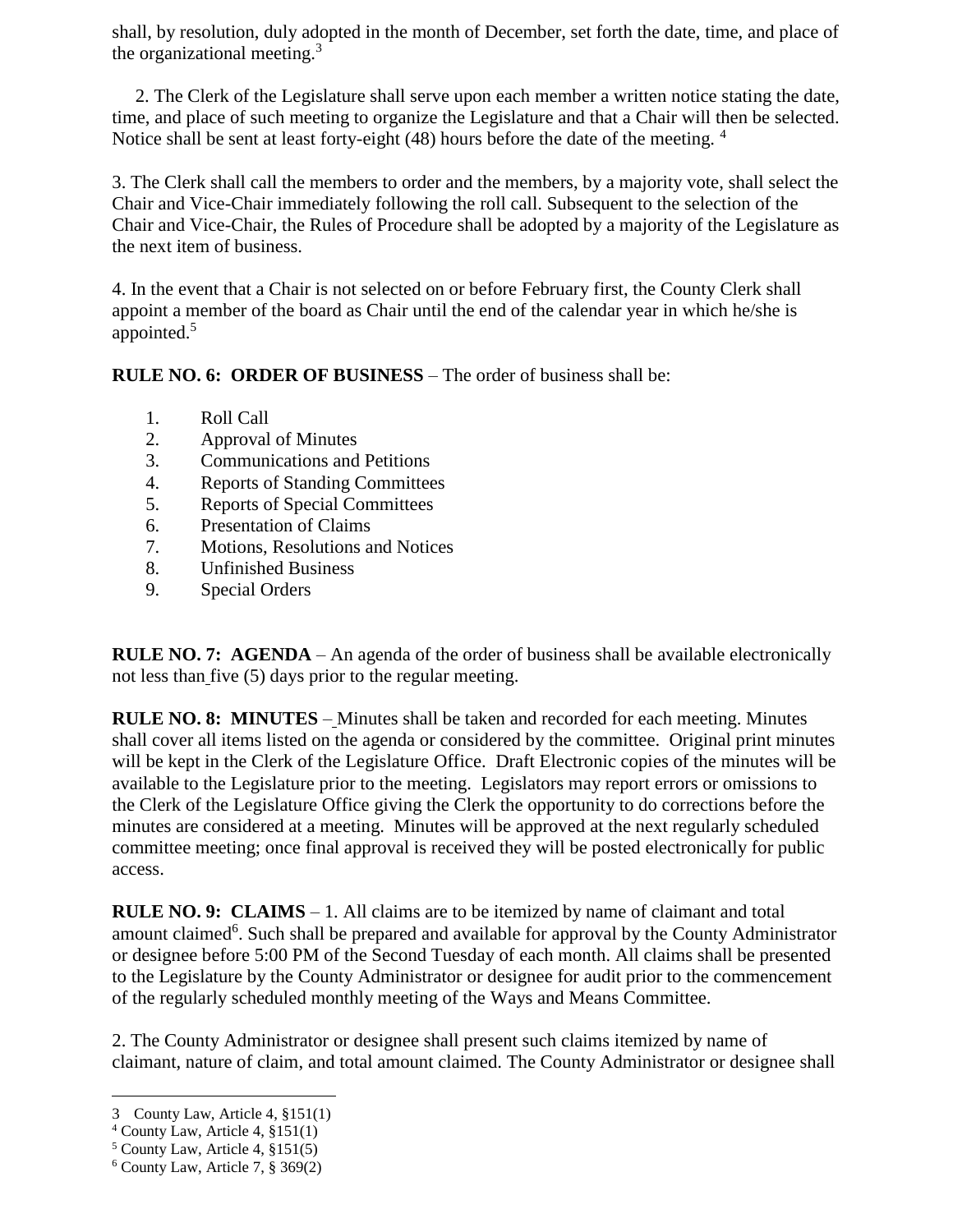indicate on the claim whether or not such claim is approved. Approved claims reported by the County Administrator or designee may be passed in the aggregate, but any claim objected to shall be acted upon separately, notwithstanding the recommendation of the County Administrator or designee.

3. Upon receipt of the warrant recommending the payment of bills or claims, any Legislator may move that any specific claim shall be withdrawn from the consideration of the Legislature, and shall be considered as a claim to be presented at the next Legislative meeting.

4. If the County Administrator or designee is unavailable, the Chair of the Legislature may act in place of the Administrator.

**RULE NO. 10: RESOLUTIONS & MOTIONS** – Notwithstanding emergency resolutions, all resolutions shall be submitted in writing to each member of the Legislature, and all resolutions shall require a second before being put to vote unless the resolution has been previously signed by more than one member of the legislature, in which case a second is presumed to have been made by all signed. Upon the request of any member, any amendment to a resolution shall be put forth in writing.

2. All motions shall require a second before being put to a vote. Any motion not having a second shall be presumed defeated.

**RULE NO. 11: EMERGENCY RESOLUTIONS** – An emergency requiring the passage of a resolution by the Legislature shall be deemed to be passed by the Legislature upon the consent of the Chair of the Legislature, the Chair of Ways & Means, The Oversight Committee Chair, the Majority Leader, and the Minority Leader.<sup>7</sup>

**RULE NO. 12: ROUTINE RESOLUTIONS** – 1. Routine resolutions shall include any resolution of a recurring nature. Routine Resolutions may be grouped and acted upon by a single vote. Every Legislator has the right to request that any item so grouped be acted upon separately. Such request shall be granted without debate or vote.

2. Routine Resolutions shall be placed on the agenda with all other resolutions, except that Routine Resolutions shall be grouped together and be the first resolutions to be acted upon.

**RULE NO. 13: SPECIAL ORDERS** – Special orders shall consist of matters set down by a previous resolution of the Legislature to a certain day and shall be taken in order under Rule 6.

**RULE NO. 14: UNFINISHED BUSINESS** – All reports, resolutions, and other matters laid on the table may be brought and shall be taken in order under Rule 6.

**RULE NO. 15: ADJOURNMENT** – At evening meetings, when the hour of 11:00 PM arrives, the topic of discussion at the moment shall continue until completed and then before any new business is brought up, a vote will be taken and decided by a majority of those present whether to continue in session or adjourn until the following evening at 6:00 PM.

**RULE NO. 16: RESOLUTIONS NOT GOING THROUGH COMMITTEE** – Any member may present in accord with Section II, Rule 10, a resolution for consideration at the conclusion of Motions, Resolutions and Notices without committee consideration. When possible, such a resolution shall be provided to members in advance of the meeting but if not, it shall be presented in writing at the meeting to each Legislator and the public.

 $\overline{a}$ 

 $<sup>7</sup>$  Local Law No. 2 of 2011 identifies the positions required for the passage of emergency resolutions.</sup>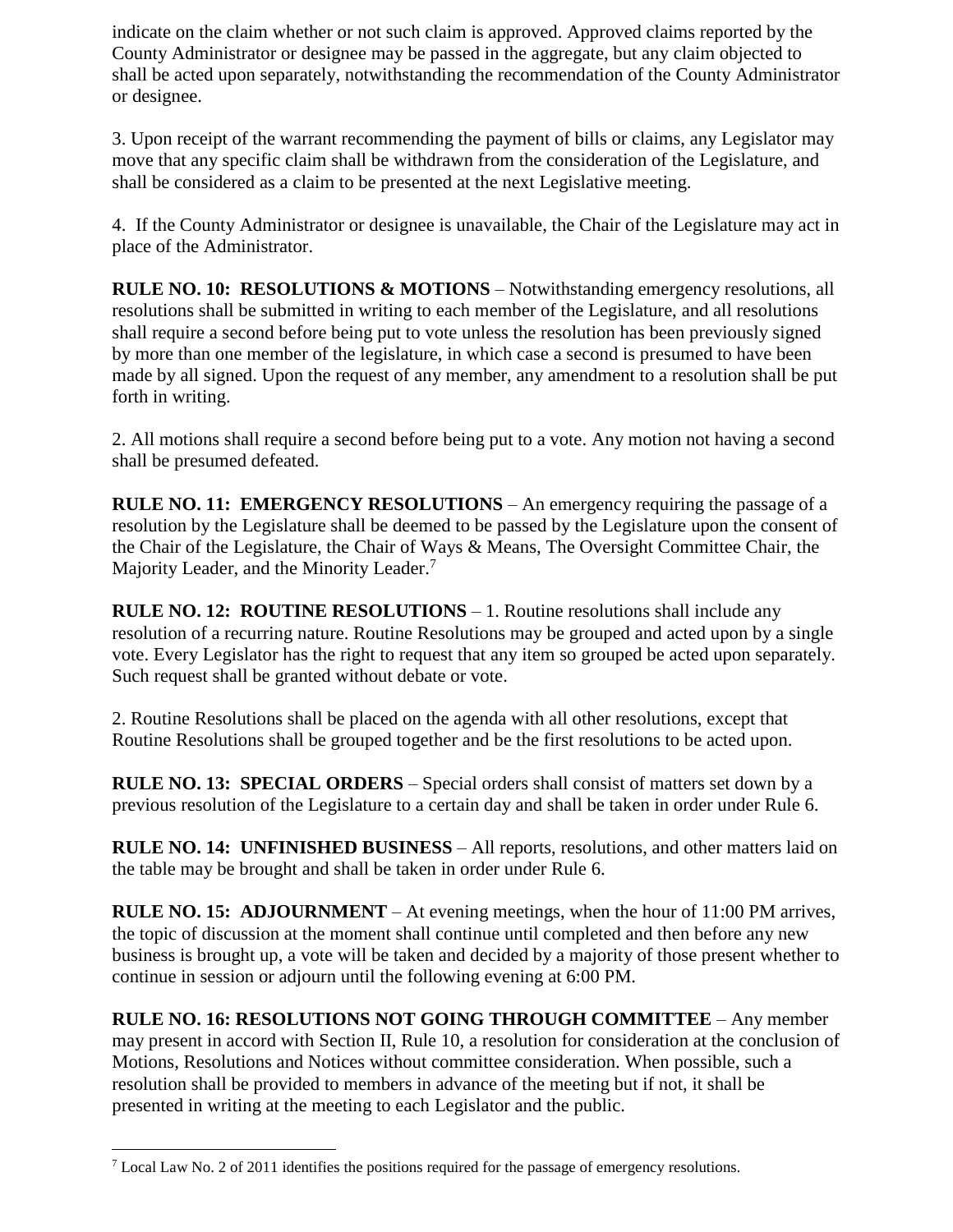# **III – COMMITTEES**

**RULE NO. 1: STANDING COMMITTEES** - Standing Committees aid and assist the Legislature in the transaction of business. Each Standing Committee shall provide general supervision through the County Administrator of the County Departments, Agencies, Authorities, and activities set forth under each Standing Committee. The Standing Committees shall have the power to decide governmental matters relating to the several departments, subject to final approval of the Legislature.

The Standing Committees are:

## **1. Ways and Means**

- a. Auditor
- b. Budgets & Budget Officer
- c. Central Purchasing
- d. Finance
- e. Insurance
- f. Real Property
- g. Salaries and Personnel
- h. Taxes
- i. Treasurer

# **2. Public Works Committee**

- a. Department of Public Works
- b. Water and Sewer Authority
- c. Building & Fire Code Inspector

## **3. Planning and Economic Development**

- a. Agriculture
- b. Cayuga Economic Development Agency, Inc. (CEDA)
- c. Cooperative Extension
- d. Employment and Training
- e. Energy
- f. Environmental Management
- g. Planning
- h. Publicity
- i. Soil and Water Conservation District
- j. Tourism
- k. Water Quality Management

# **4. Health and Human Services**

- a. Animal Protection Organizations
- b. Cayuga County Action Program
- c. Health Department
- d. Mental Health
- e. Office for the Aging
- f. Social Services
- g. Youth Bureau

## **5. Government Operations**

a. Board of Elections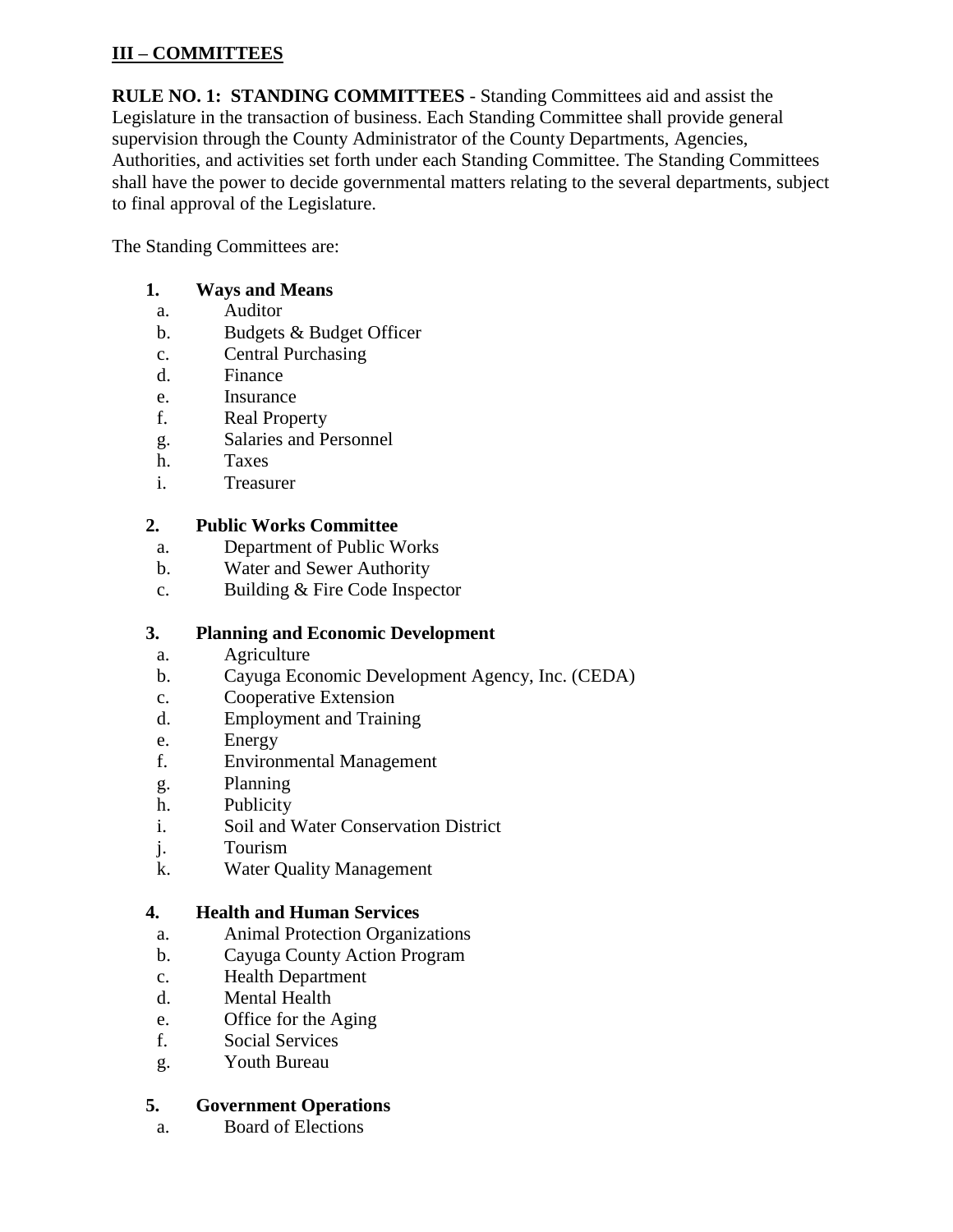- b. Cayuga Community College<sup>8</sup>
- c. Clerk of the Legislature
- d. County Administrator<sup>9</sup>
- e. County Attorney
- f. County Clerk/DMV
- g. County Legislature and Rules
- h. Education
- i. Historian
- j. Information Technology
- k. Records Retention
- l. Veterans

## **6. Judicial and Public Safety**

- a. Assigned Counsel
- b. Commissioner of Jurors
- c. Communications System (E-911)
- d. Coroner
- e. District Attorney
- f. Emergency Management Office
- g. Emergency Medical Services
- h. Fire
- i. Grand Jury
- j. Justices & Constables
- k. Probation
- l. Sheriff / Jail

**RULE NO. 2: STANDING COMMITTEE STRUCTURE** – The Standing Committees shall consist of seven (7) members. The Chair of the Legislature shall, as soon as practical after the Organizational Meeting, appoint a Chair for each Standing Committee and appoint each of its members from the members of the Legislature, except where the Legislature shall otherwise order by a majority weighted vote. The Chair of each Standing Committee, once appointed, shall select a Vice-Chair for that committee.

**RULE NO. 3: STANDING COMMITTEE MEETINGS** – 1. The Chair of a committee shall call the meeting to order upon appearance of a quorum, provided that the meeting is not called to order prior to the scheduled time of the meeting.

2. A majority of those present shall be sufficient to vote upon and pass any motion or resolution before the committee.

3. The County Rules of Order shall apply to all Committee Meetings.

**RULE NO. 4: WAYS AND MEANS COMMITTEE** – The Ways and Means Committee shall be comprised of the Chair of Ways and Means Committee, Chairs of the other Standing Committees and one at Large member of the Legislature, all to be appointed by the Chair of the Cayuga County Legislature. In the event that the Chair of one or more of the other Standing Committees is not present, then in that event the Vice-Chair of that Standing Committee may under certain conditions substitute for the absent Chair of a Standing Committee. In a situation wherein the Vice-Chair of a Standing Committee is in a position to participate and vote at the

 $\overline{a}$ <sup>8</sup> For Resolutions only. Monthly reports from the College are to be presented to the full Legislature at the regular monthly meeting.

<sup>9</sup> For Resolutions only. Monthly reports from the County Administrator are to be presented to the full Legislature at the regular monthly meeting.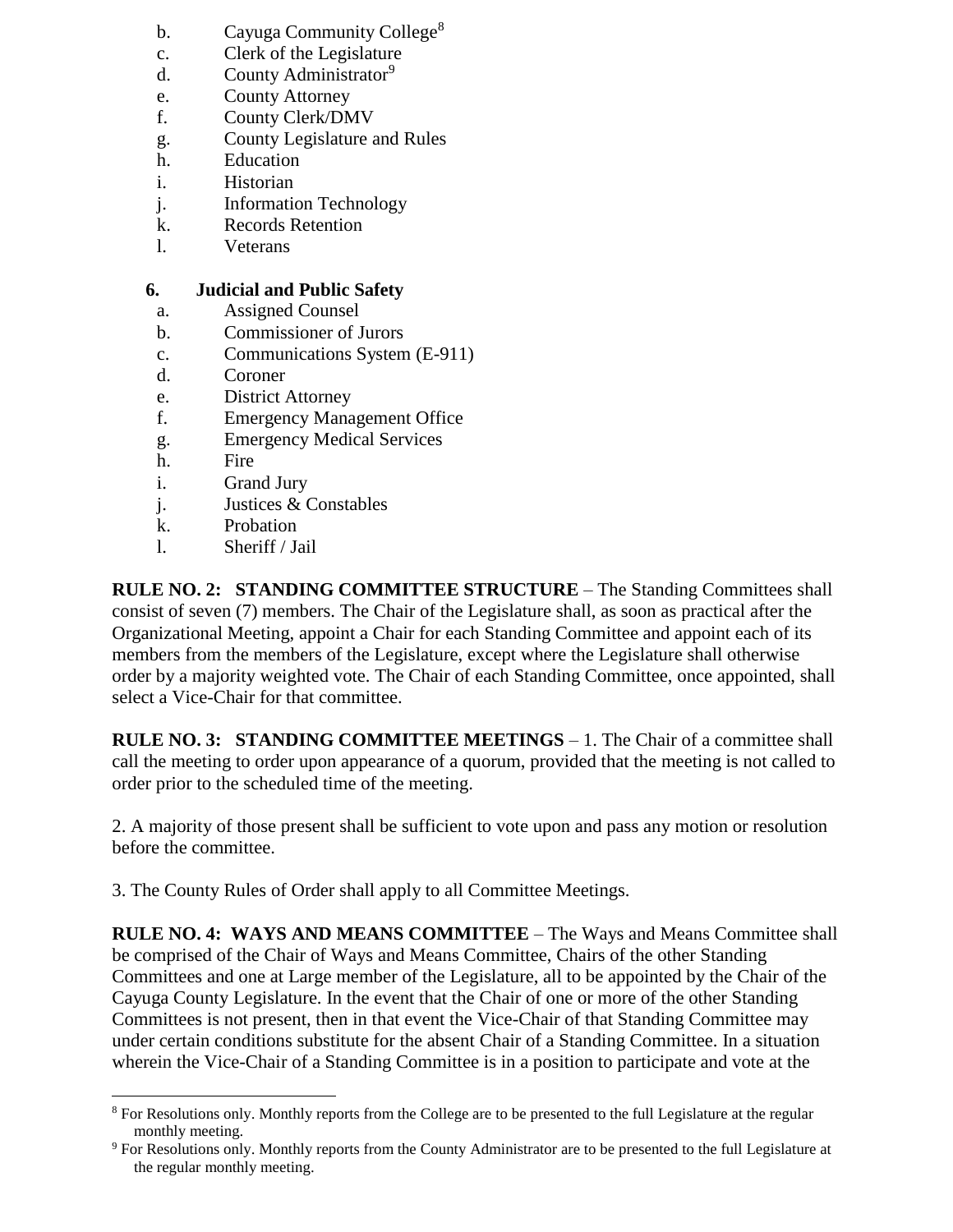Ways and Means Committee meeting, as the result of being a Chair of another Standing Committee then in that event the Vice-Chair of a Standing committee may not so participate as a Vice-Chair of another Standing Committee. Then in that event the an individual may not participate at the Ways and Means Committee as a Vice-Chair of that Standing Committee then said Standing Committee shall be unrepresented. In the event of the absence of the Ways and Means Chair or the at large member, then said positions shall be unrepresented at the meeting. In the absence of the Chair of the Ways and Means Committee, the Vice-Chair of the Ways and Means Committee shall conduct the meeting and participate as Chair of their Standing Committee. In no circumstance, may a Vice-Chair of a Standing Committee substitute for more than one Chair of a Standing Committee or participate as a member of the Ways and Means Committee meeting if he or she is already a participating member of the Ways and Means Committee. In any possible case no legislator can have more than one vote in a Ways and Means Committee meeting.

**RULE NO. 5: COMMITTEE MINUTES** – minutes shall be taken and recorded for each meeting. Minutes shall cover all items listed on the agenda or considered by the Legislature. Original print minutes will be kept in the Clerk of the Legislature Office. Draft Electronic copies of the minutes will be available to the Legislature prior to the meeting. Legislators may report errors or omissions to the Clerk of the Legislature Office giving the Clerk the opportunity to do corrections before the minutes are considered at a meeting. Minutes will be approved at the next regularly scheduled committee meeting; once final approval is received they will be posted electronically for public access. Committee minutes shall include a listing of the members present and the members absent, the subject matter for which the meeting was called, action taken and other pertinent information.

**RULE NO. 6: SPECIAL COMMITTEES** – The Legislature may, from time to time, create and abolish Special Committees. Any resolution creating a Special Committee shall specify the powers and duties of the committees and the number of its members. The Chair shall appoint the members of all Special Committees, except where the Legislature shall order by a weighted majority vote.

**RULE NO. 7: TERM** – Each committee member shall serve as a member of such committee until their successor is appointed.

**RULE NO. 8: REFERRAL TO COMMITTEE** – All positions, communications, reports, and motions requiring action of a committee shall be referred by the Chair, without motion, to the committee having charge of matters relating to the same.

**RULE NO. 9: ATTENDANCE** – 1. Every member of the Legislature shall have the right to attend the meetings of any committee, whether regular, special, or executive session, unless otherwise prohibited by the rules.

2. Every member of the Legislature shall inform the Clerk of the Legislature in the event that such member is unable to attend a meeting of a committee to which such member is assigned. Failure to do so shall cause such absence to be recorded as an unexcused absence.

## **IV – RULES OF ORDER**

**RULE NO. 1: RULE MODIFICATION** – No standing rule or standing order of the Legislature shall be rescinded, suspended or changed, or any rule added thereto unless it is by Weighted Majority Vote.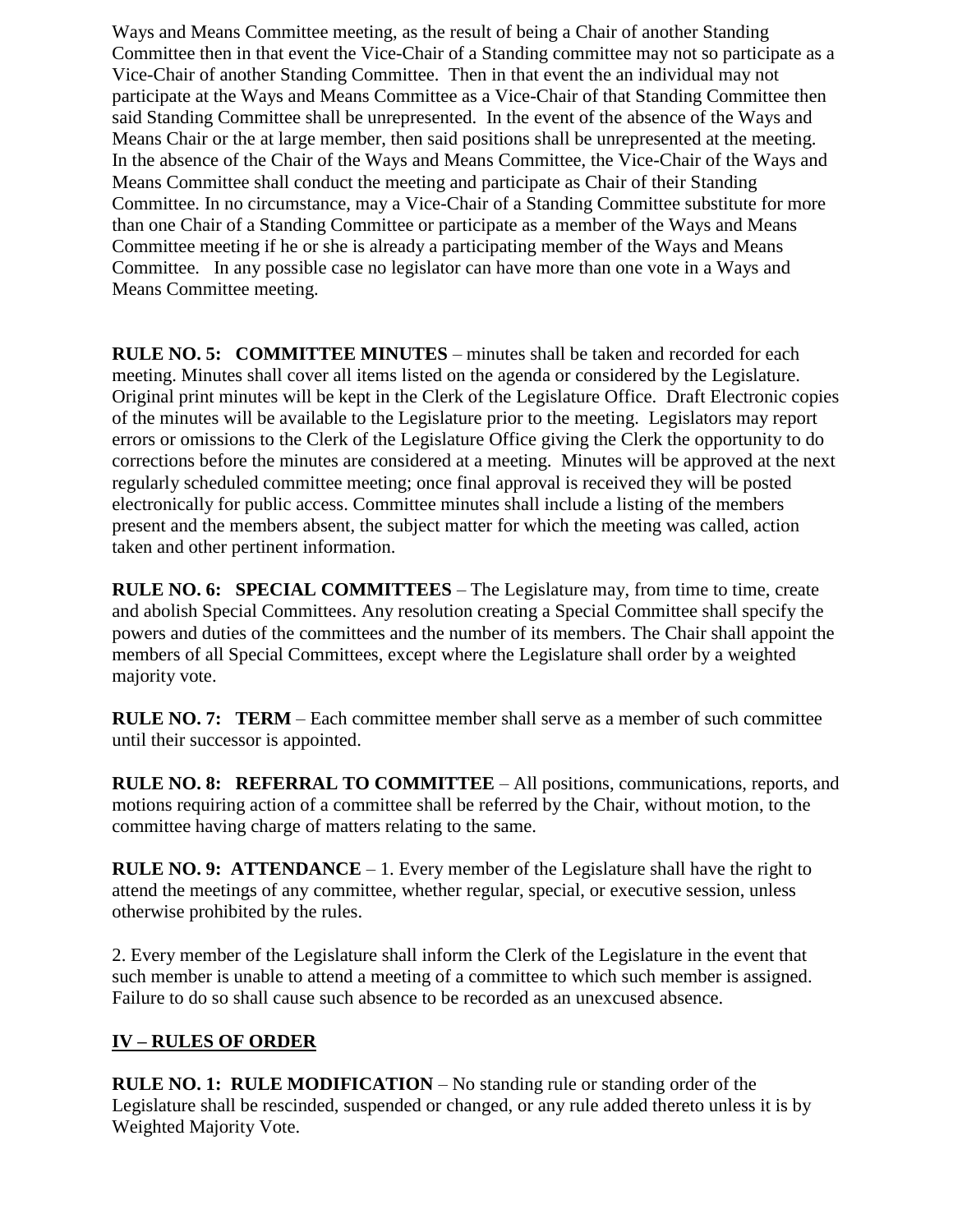**RULE NO. 2: PRECEDENCE** – When a question shall be under consideration, no action shall be received except as herein specified, which motion shall have the precedence in the order named, to wit:

- 1. For an adjournment of the Legislature.
- 2. To call a Caucus.
- 3. To call the question.
- 4. To lie on the table.
- 5. To postpone indefinitely.
- 6. To postpone to a certain day.
- 7. Executive session.
- 8. To go into a committee of the whole pending subject immediately.
- 9. To commit to a committee of the whole.
- 10. To commit to a Standing Committee
- 11. To commit to a special committee.
- 12. To amend.
- 13. To Reconsider.

**RULE NO. 3: PRIORITY** – 1. All questions relating to the priority of business, that is, the priority of one question or subject matter over another, under the same order of business, shall be decided without debate.

2. When a blank is to be filled or several sums or times are proposed the question shall first be put on the largest sum and the longest time.

**RULE NO. 4: ORDER** – The Chair shall preserve order and decorum and decide all questions of order, which decision shall be final unless an appeal is taken to the Legislature. On an appeal from the decision of the Chair, the Legislature shall have the right in their place to assign their reason for their decision. The Legislature shall also have the right to substitute any member to perform the duties of the Chair but such substitution shall not extend beyond the next adjournment.

**RULE NO. 5: RECOGNITION** – 1. A member rising to debate, to give a notice, to make a motion or report, or to present a petition or other paper shall address the Chair and shall not proceed further until recognized by the Chair.

2. When two or more members shall rise at once, the Chair shall name the member who is to speak first.

**RULE NO. 6: PERMISSION OF THE** FLOOR – 1. Persons not members of the Legislature may, with the permission of the Chair, be permitted to speak in regard to matters pending before the Legislature.

**RULE NO. 7: PRIVILEGE OF THE FLOOR** – 1. Each Legislator may request privilege of the floor on behalf of another during the portion of the meeting designated as such. Those addressing the Legislature during privilege of the floor need not be limited in subject to matters currently before the Legislature, and may speak to any topic.

2. The Chair shall have the authority to grant or deny such request, and may limit the time that a person having been granted privilege of the floor may be allowed to speak.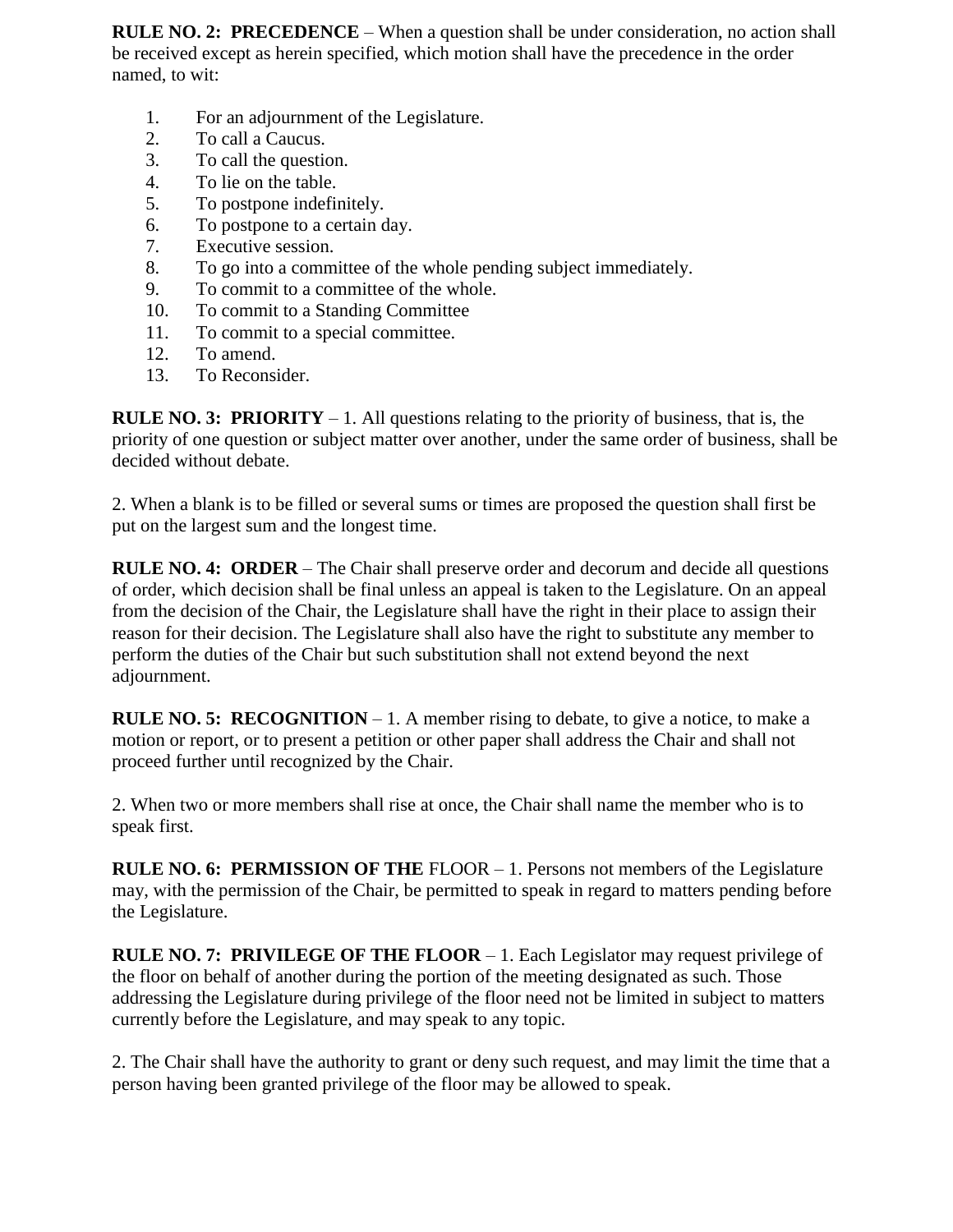**RULE NO. 8: ANNOUNCEMENT** – 1. Every motion or resolution shall be first stated by the Chair or read by the Clerk before debate, and immediately after the question is put.

2. After a motion or resolution is stated it shall be in the possession of the Legislature and may be withdrawn at any time before decision or amendment.

**RULE NO. 9: DEBATE** – 1. If any member is speaking or otherwise transgresses the Rules of Order, the Chair may call the member to order, in which case the member so called to order shall immediately stop unless permitted to explain.

2. While a member is speaking, no other member shall entertain any private discourse, or pass between the member speaking and the Chair.

3. No member shall speak more than twice on the same general question, without leave of the Legislature.

4. No member shall speak more than once on any question until every member choosing to speak shall have had the opportunity to speak.

**RULE NO. 10: OBLIGATION TO VOTE:** 1. Every member who shall be present when any question is stated from the Chair shall vote thereon, unless excused by the Chair of the Legislature after presentation of a suitable excuse prior to the beginning of the roll call, or unless the member is directly interested in the question, in which case, the member shall not be allowed to vote.

2. While the Chair is putting the question, no member shall walk across or out of the room.

3. The Chair shall, in all cases, have the right to vote unless otherwise restricted under Section V, Ethics.

**RULE NO. 11: TIE** – When the Legislature is equally divided, including the Chair's vote, the question shall be deemed to fail.

**RULE NO. 12: SEPARATING THE QUESTION** – If the question in debate contains several distinct propositions, the same shall be divided by the Chair at the request of any member, to the end that a vote may be taken on each proposition; but a motion to strike and insert shall be deemed indivisible.

**RULE NO. 13: COMMITTEE OF THE WHOLE** – In forming a committee of the whole, the Chair shall leave the chair and appoint a Chair to preside.

**RULE NO. 14: RECORDING OF VOTES** – When any proposition or question is submitted a member may ask for a yes or no vote and the same shall be recorded by the clerk, except that the Chair may ask the members how many wish to have their votes recorded so indicate.

**RULE NO. 15: VOTES NECESSARY** – 1. On the final passage of any resolution, having for its object the appropriation of any money, or the levying of any tax, the consent by Weighted Vote, Simple Majority, of the Legislators elected shall be necessary and shall be determined by recording a roll call vote.

**RULE NO. 16: ACCEPTANCE OF REPORTS** - The acceptance of a report by the Legislature shall not carry with it an appropriation without the accompaniment of a resolution to that effect.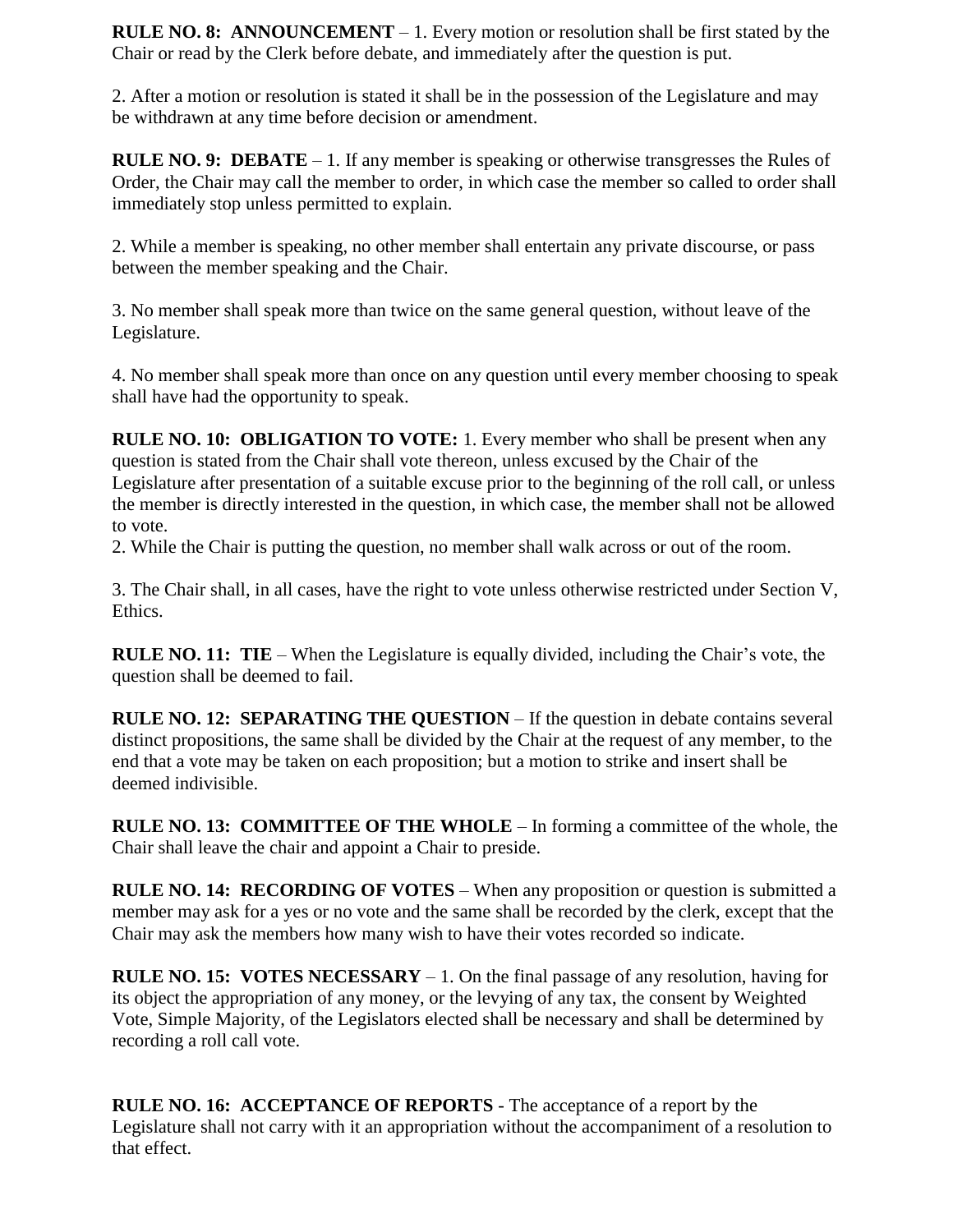**RULE NO. 17: CALLING FOR A RECESS** – 1. It shall be in the Chair's sole discretion to call for a recess of the meeting. Upon calling a recess, the chair will indicate the time at which the meeting is expected to reconvene. However, the meeting will not reconvene until a majority of the legislature is present and the Chair, in his/her sole discretion; call the meeting back to order.

**RULE NO. 18: CALLING A CAUCUS –** Any member may request a caucus. Such request shall include a time to reconvene and will be granted without vote. The Chair shall reconvene the meeting at the appointed time. The caucus may be extended at the request of the Majority or Minority Leader, but only after the meeting has been reconvened.

**RULE NO. 19: RECONSIDERATION –** A vote on any resolution or motion made during the meeting of the Legislature may be reconsidered during the same meeting by and only by a motion and a second by Legislators who voted with the majority on the initial vote. A motion to reconsider requires a vote and majority support of the full body.

# **V – ETHICS**

**RULE NO. 18: CONFLICT OF INTEREST** – 1. It is the duty of each office holder, and each office holder is primarily responsible to disclose and resolve questions concerning a conflict of interest.

2. Advisory determinations from the Board of Ethics are available to help resolve conflict questions. Such determinations are particularly useful when a question is raised early and the Board of Ethics has sufficient time to investigate the matter.

3. In the event a conflict of interest question arises and the Board of Ethics is unable to make a timely determination, any Legislator may ask the County Attorney to render a non-binding opinion, or if any member so chooses, the full Legislature may vote to decide a question of conflict of interest.

4. Every Legislator has the right to call for and vote in such proceeding. Each vote is to be considered separately.

### **History:**

December 20, 2011 Resolution 541-11 March 27, 2012 Resolution 118-12 March 27, 2012 Resolution 119-12 February 26, 2013 Resolution 73-13 October 22, 2013 Resolution 359-13 August 26, 2014 Resolution 309-14 January 4, 2016 Amendment by motion January 3, 2017 Amendment by motion August 27, 2019 Resolution 280-19 January 2, 2020 Amendment by motion